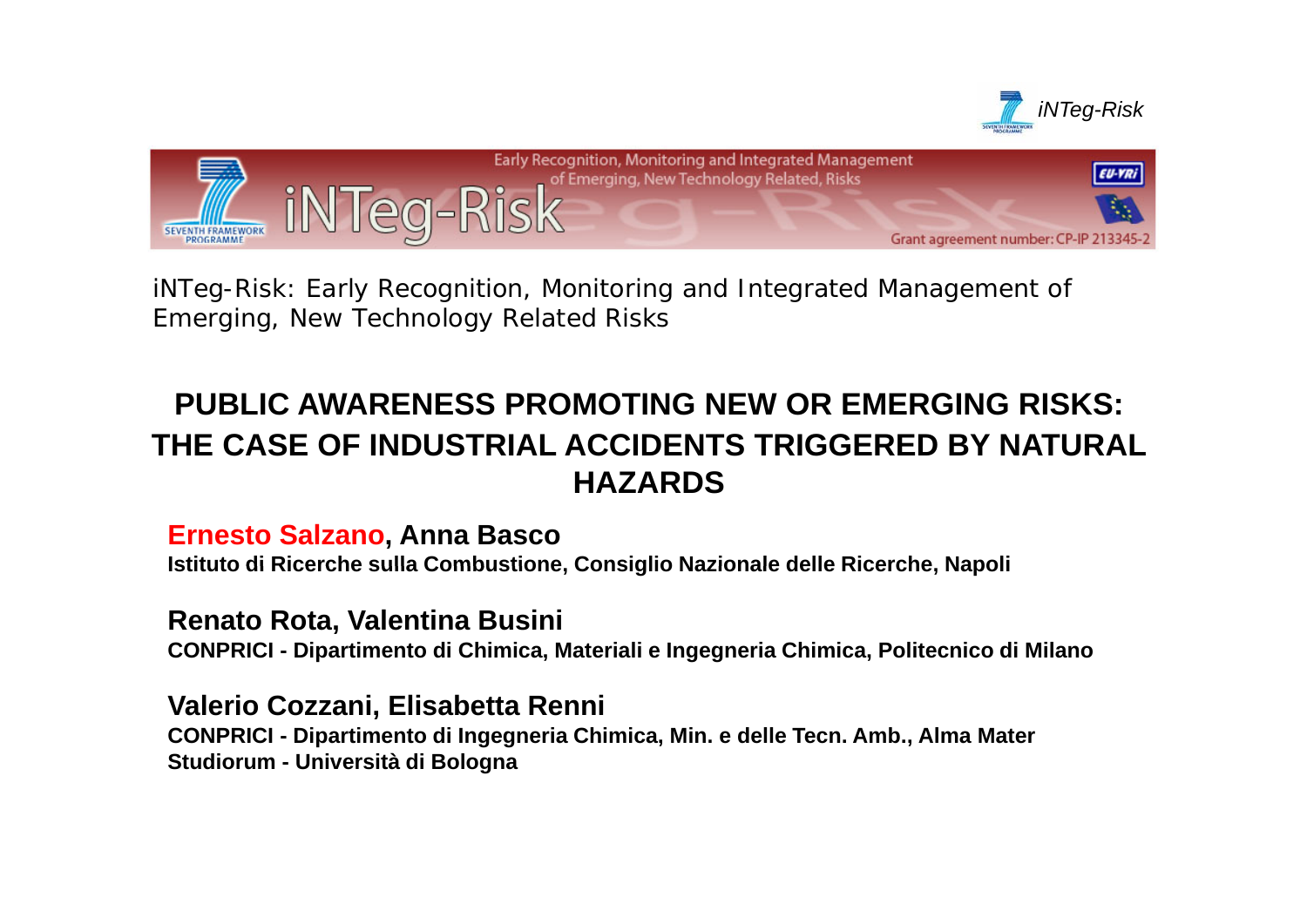# **Integ-Risk and Na-Tech**

#### **T1.5.3 ERRA D3: Emerging risks related to interaction between natural hazards and technologies at community level**

**Objectives:** improving the resilience of industrial facilities to technological accidents caused or aggravated by natural hazards

**Description of work:** Production of "Handbook of Good Practices for NATECH Mitigation"

#### **Contribution to other SP** :

- $\checkmark$  SP2: by structuring NATECH risks as a public policy and risk management issues
- $\checkmark$  SP3: by applying a methodology (vulnerability index and risk analysis) to two case studies
- $\checkmark$  SP4: by providing a handbook that will contribute to dissemination, training material etc.

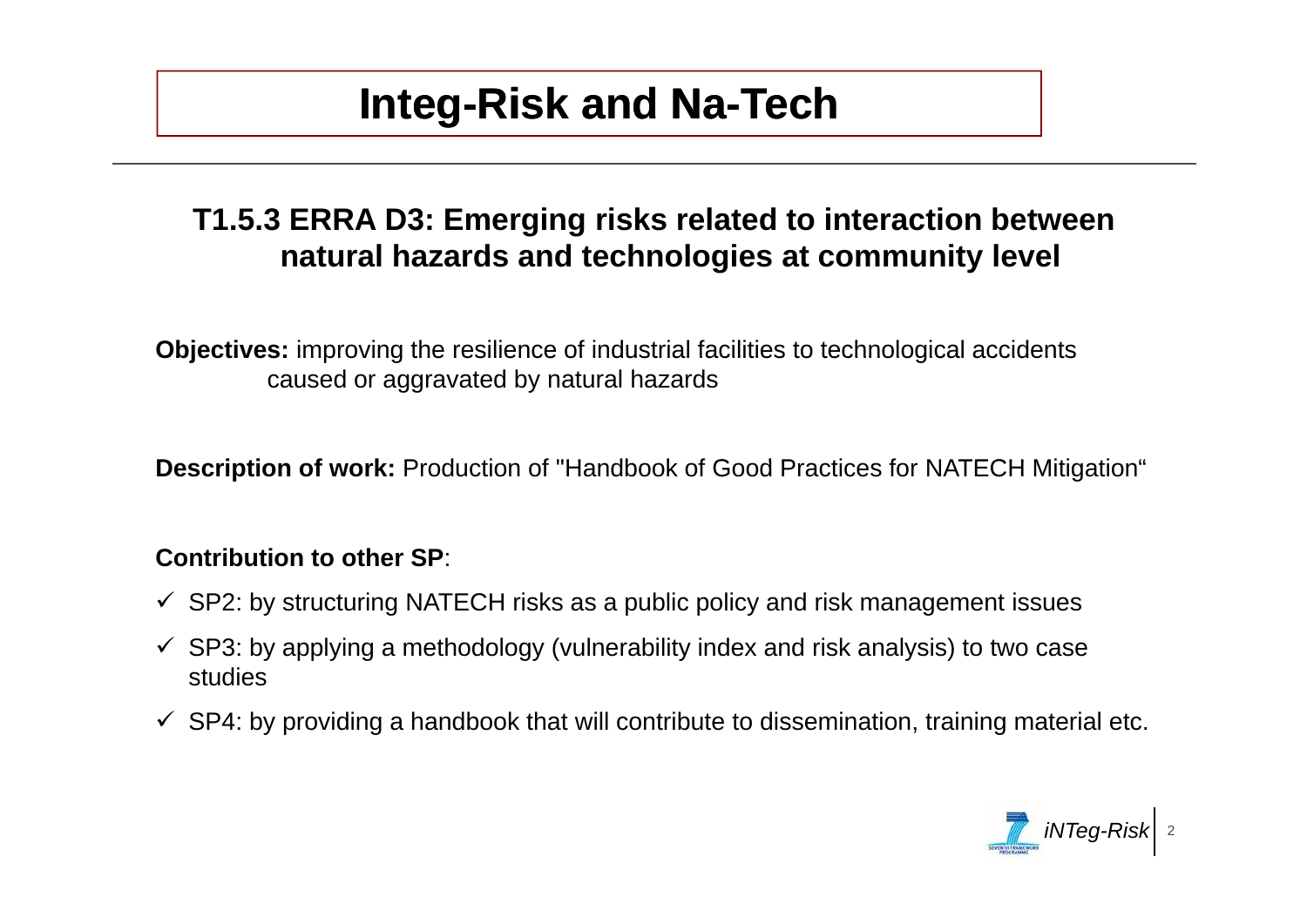

- $\checkmark$  Spain (1998): 5 million m<sup>3</sup> toxic waste-water from Aznalcóllar Mine flowed into Guadiana river, directly polluting 4500 h of land and wiping out almost all life in the river.
- $\checkmark$  Seveso Accident (1976): large contaminated area by dioxin after run-away explosion

 $\checkmark$  . . .

- $\checkmark$  Katrina hurricane (2005) produced large environmental pollution after damaging
- $\checkmark$  Kobe earthquake (1995) resulted in overloading of emergency system, economical losses

Chinese earthquakes (2008) … hundreds of people were trapped under two collapsed chemical plants in <sup>a</sup> town called Shifang, where 80 tons of leaked liquid ammonia caused the evacuation of 6000 people…

 $\checkmark$   $\ldots$ 

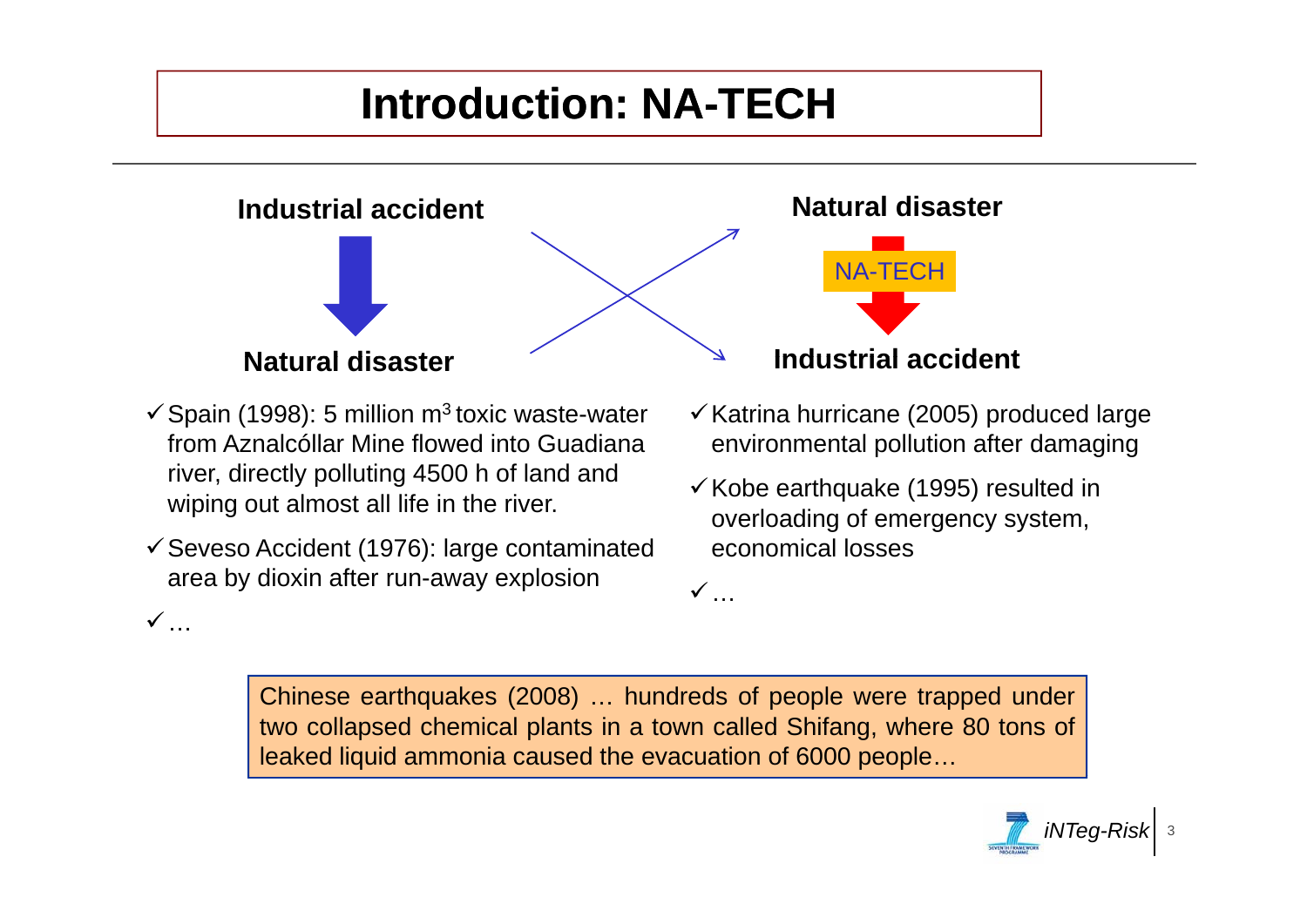### **Engineering Design (e.g. API 650)**

**Only worst case or "reference reference" natural event (snow wind earthquake) (snow, wind, earthquake), Main attention to structural considerations (no interest to hazmat losses)** 

#### **Multi-hazard Loss Estimation Methodology (HAZUS-MH)**

**Main attention to economical losses following structural damages Oversimplified analysis for Na-Tech** 

### **Nuclear Industry (Nuclear-NaTech)**

- 9 **Even very small losses of contaminated materials have to be avoided**
- 9 **Population, workers, management well informed**
- 9 **Typically low likelihood of intense natural event (due to chosen location)**
- 9 **No overloading of emergency system (only specialist for Nuclear-NaTech)**
- 9 **Programmed shutoff (e.g. world larger nuclear plant shutoff in Japan after earthquake)**

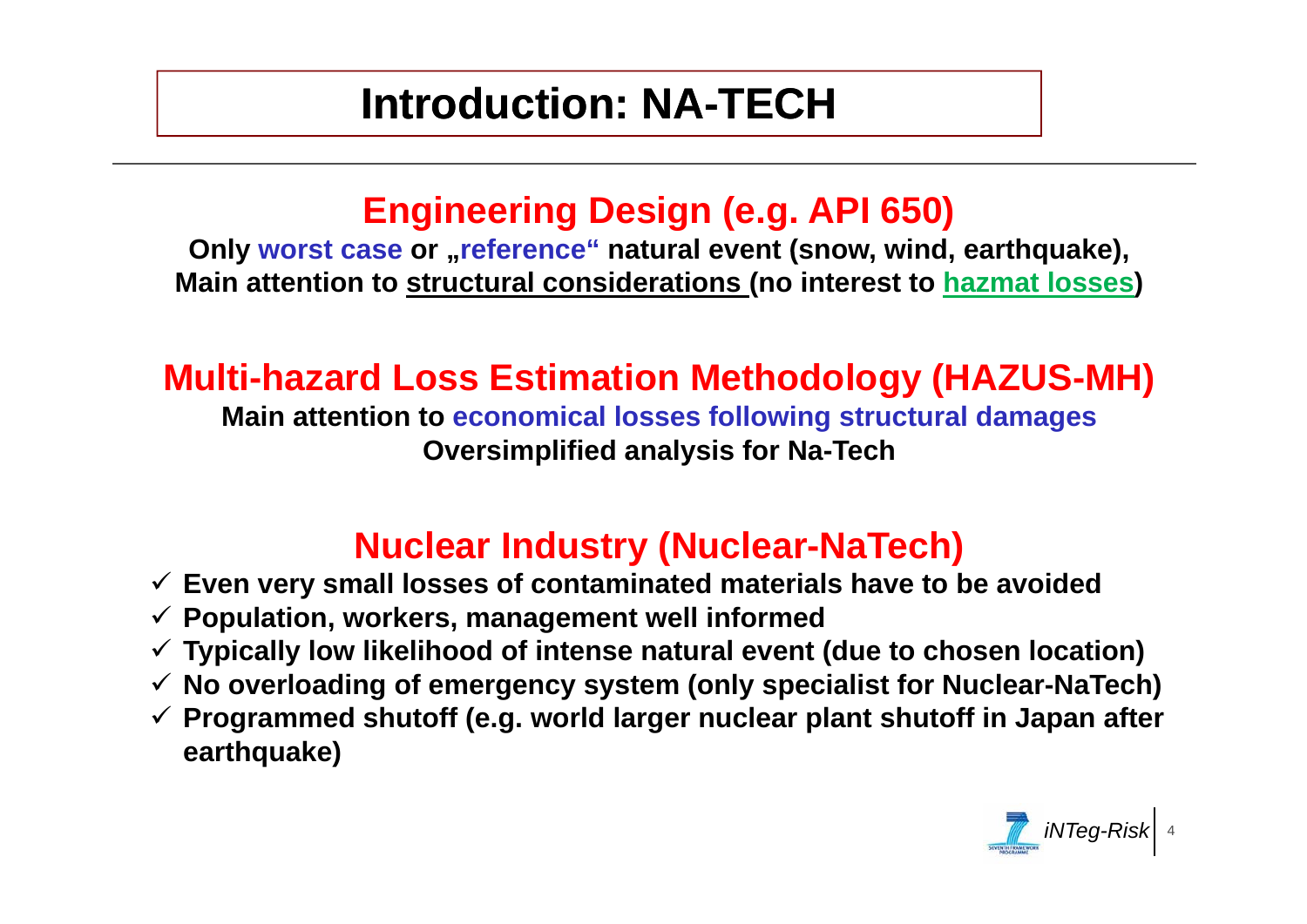

#### **Accident scenarios initiated by flood events (p , ) Campedel et al., 2008)**

Survey: 272 records (1960-2007), Database: IChemE, ARIA, Facts, Mhidas,NRC

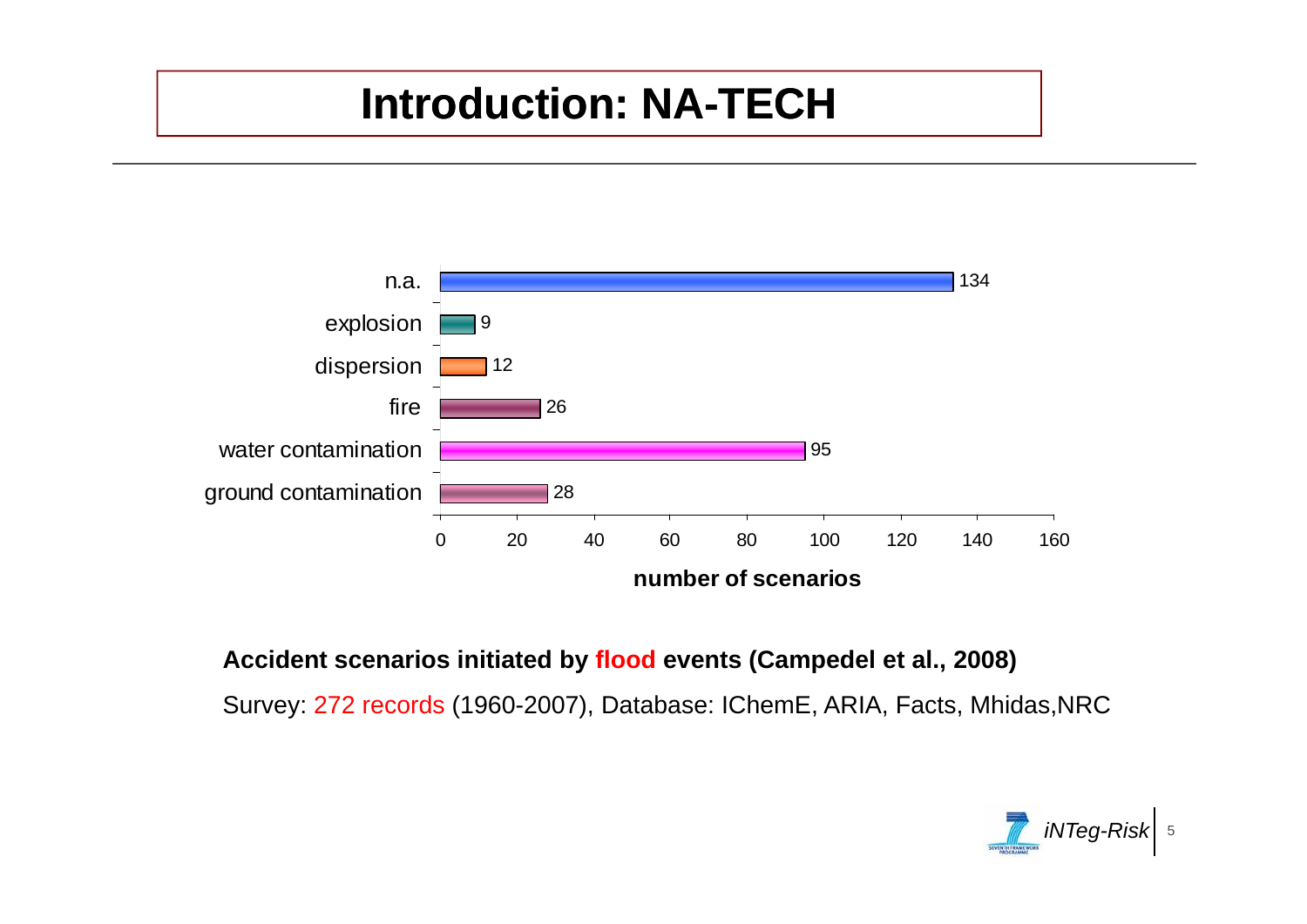

#### **Accident scenarios initiated by earthquakes (Campedel et al, 2008)**

Survey: 78 records (1946 - 2007), Database: IChemE, ARIA, Facts, Mhidas,NRC

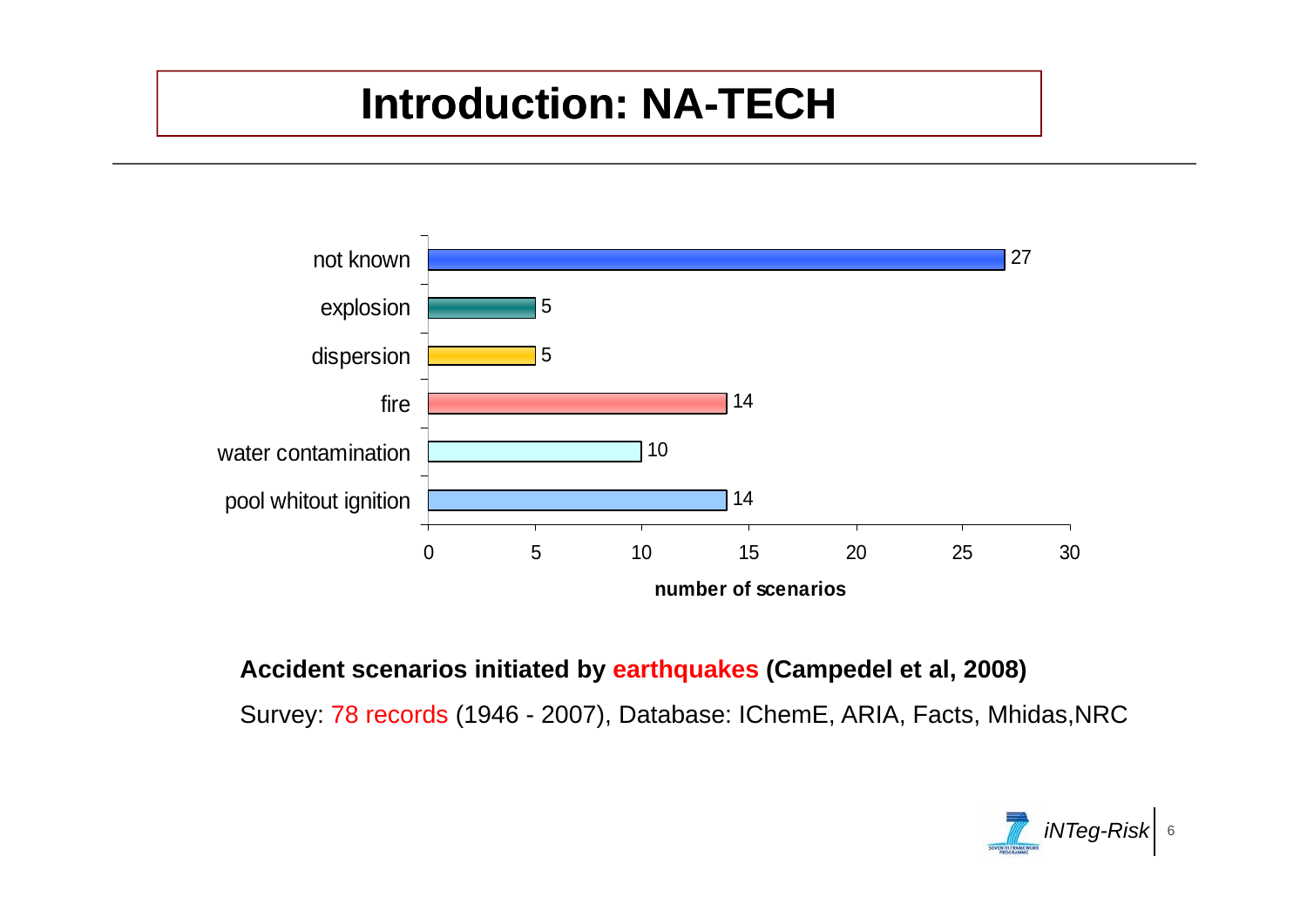

#### **Tupra refinery (Turkey) - Koaceli earthquake (1999)**

Main issues:n issues: Overloading of emergency system Strategic goods (oil) losses

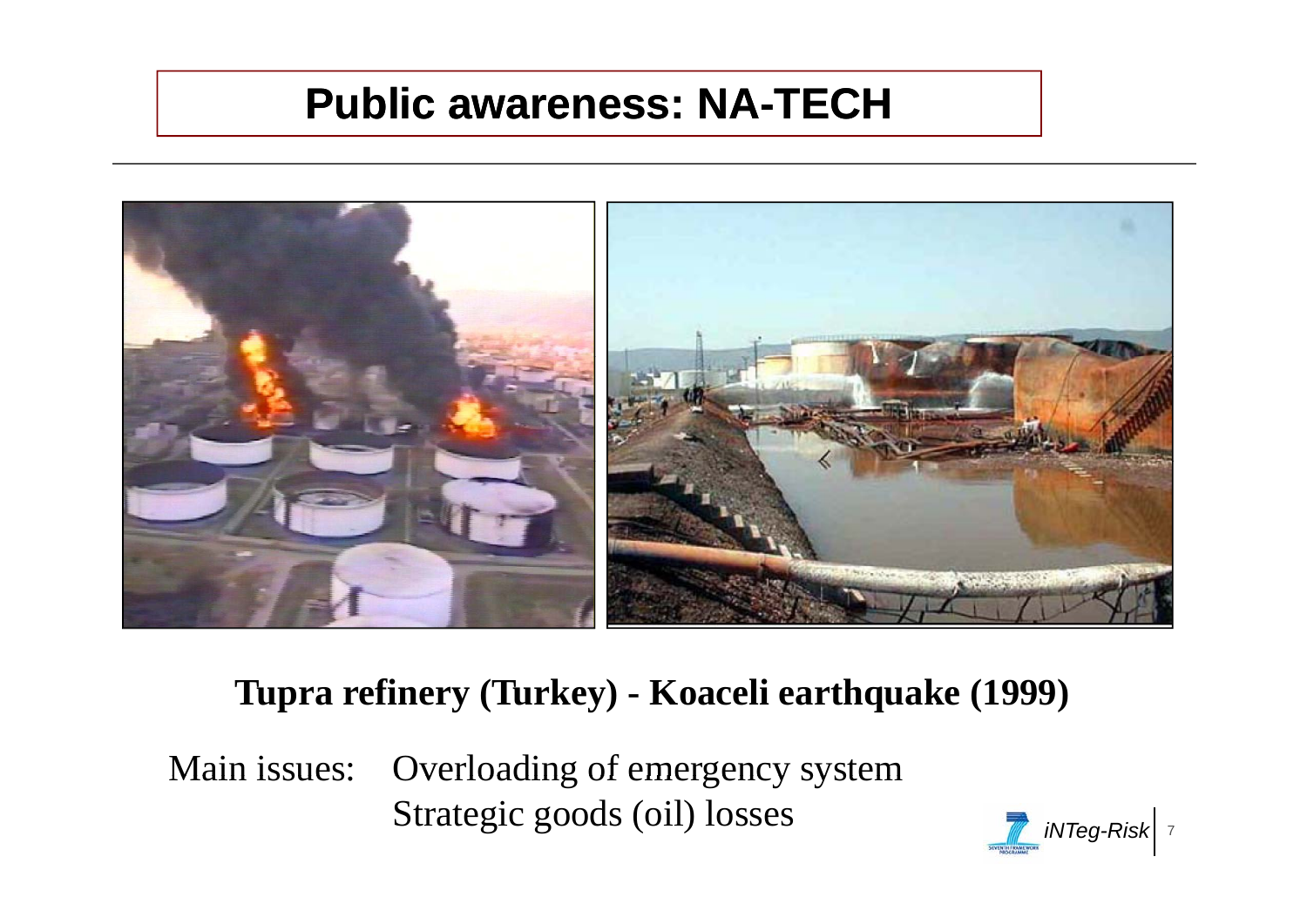

Main issues: Environmental pollution Economical losses Long Early Warning

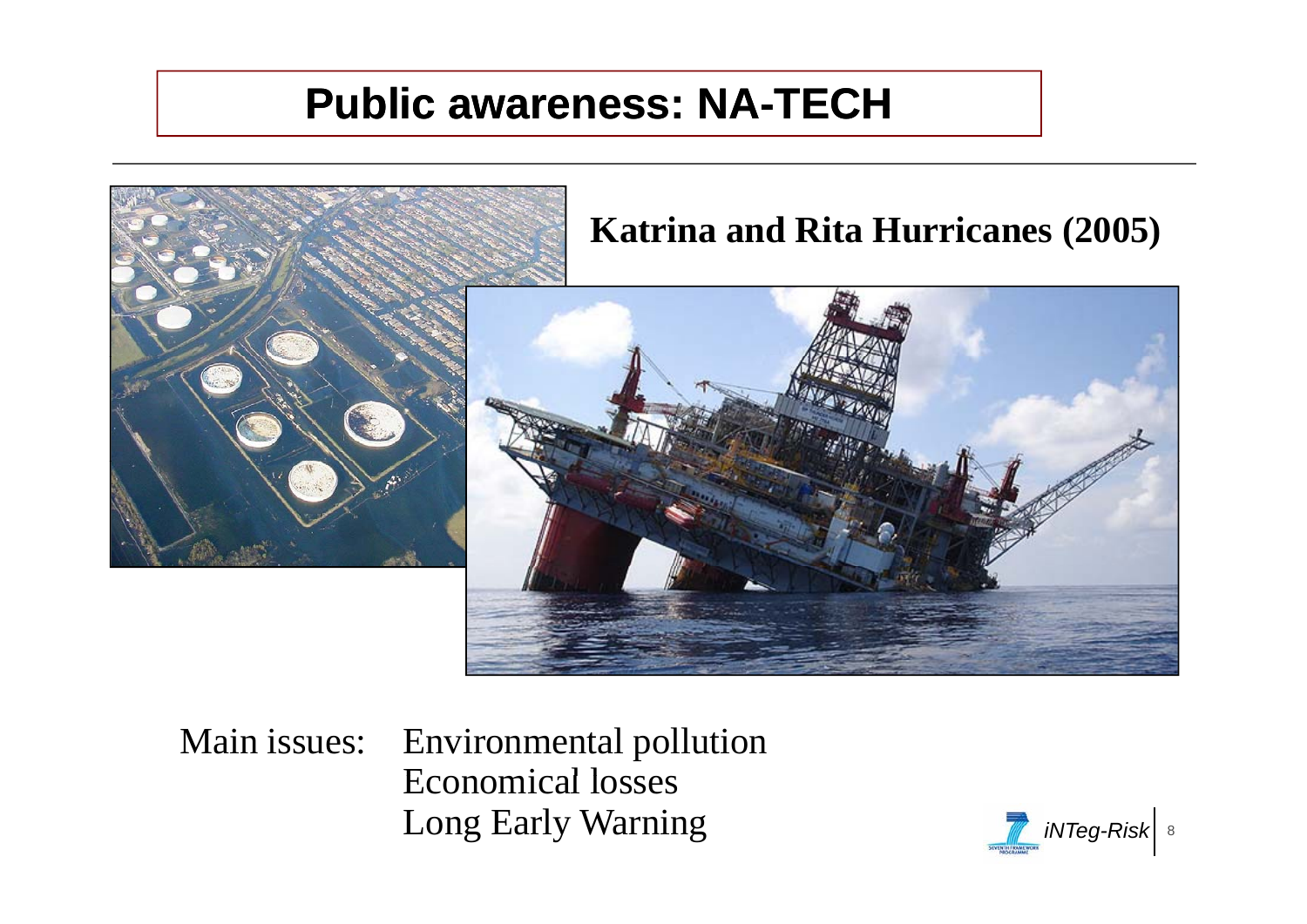**Inclusion of new industrialised countries where natural events are frequent (risk perception) and public awareness is (was) scarce:**

- 9 **East Europe and Russia (after Chernobil) (after**
- 9 **China (see Shifang) and Far East (Taiwan, Philippines, Indonesia)**
- 9 **Indian Ocean countries (see Tsunami follow -up worries) up**

Potential tsunami impact on a refinery in North-Eastern Sicily [Cruz et a., Geoph. Res.Abs., 11, 2009]

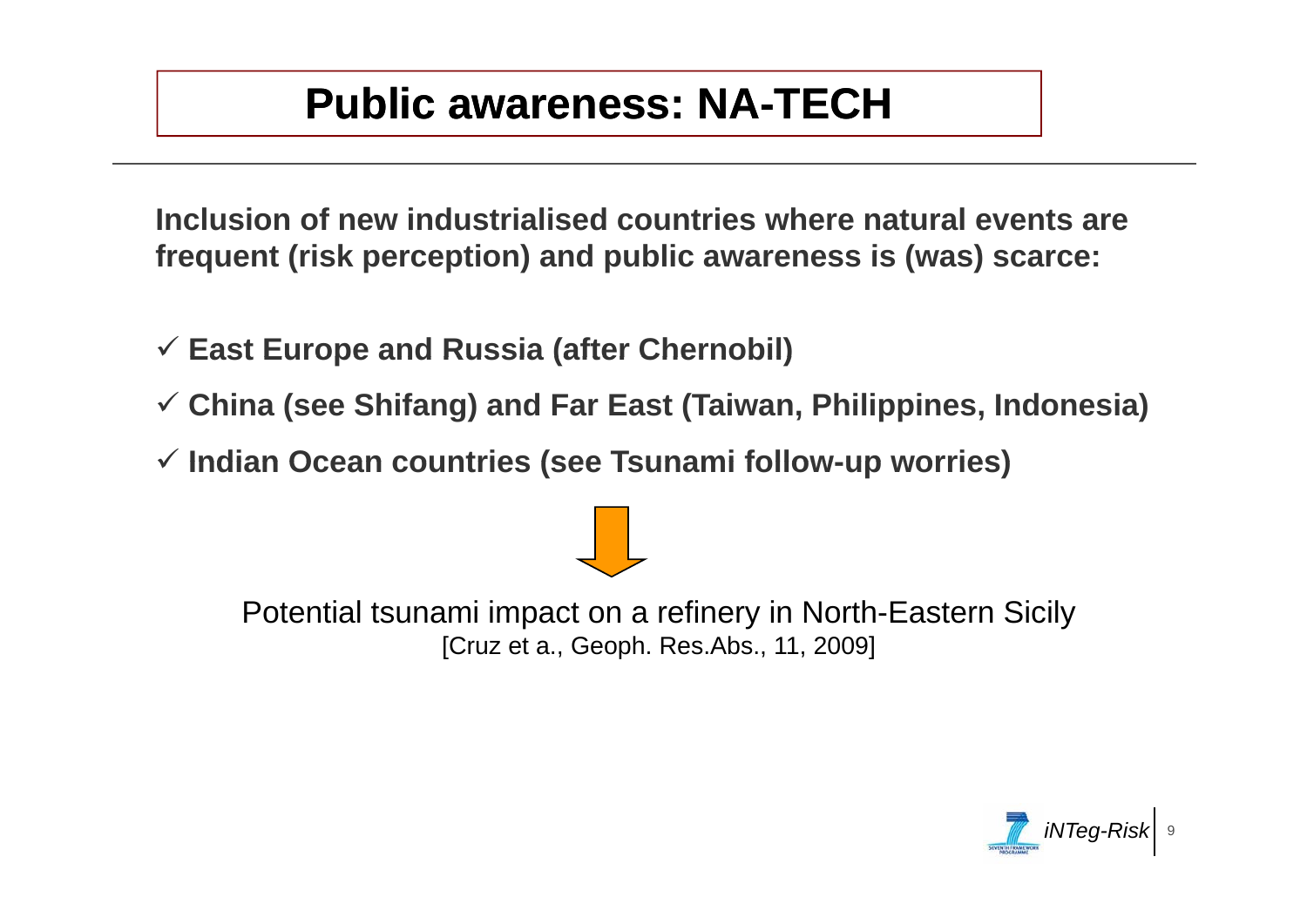Showalter P.S., Myers M.F. (1992), *Natural disasters as the cause of technological emergencies: <sup>a</sup> review of the decade 1980 1980-1989*, Working Paper <sup>n</sup> °78 Natural Hazards 78, Research and Applications Information Center – University of Colorado.

Clerc A., Le Claire G. (1994), *The environmental impacts of natural and technological (natech) disasters*. Background discussion paper for The World Conference On Natural Disaster Reduction, Yokohama, Japan

Lindell M. K., Perry R.W. (1996), *Identifying and managing conjoint threats: Earthquake induced hazardous materials releases in the US in* , Journal of Hazardous Materials 50 50.

#### **More recent review**

Cruz, A. M., Steinberg, L. J., Vetere-Arellano, A. L., Nordvik, J. P., and Pisano, F. (2004), *State of the Art in Natech (Natural Hazard Triggering Technological Disasters) Risk Assessment in Europe,* Report EUR 21292 EN, DG Joint Research Centre.

Young S., Balluz L., Malilay J. (2004), *Natural and technologic hazardous material releases during and after natural disasters: a review,* Science of the Total Environment 322.

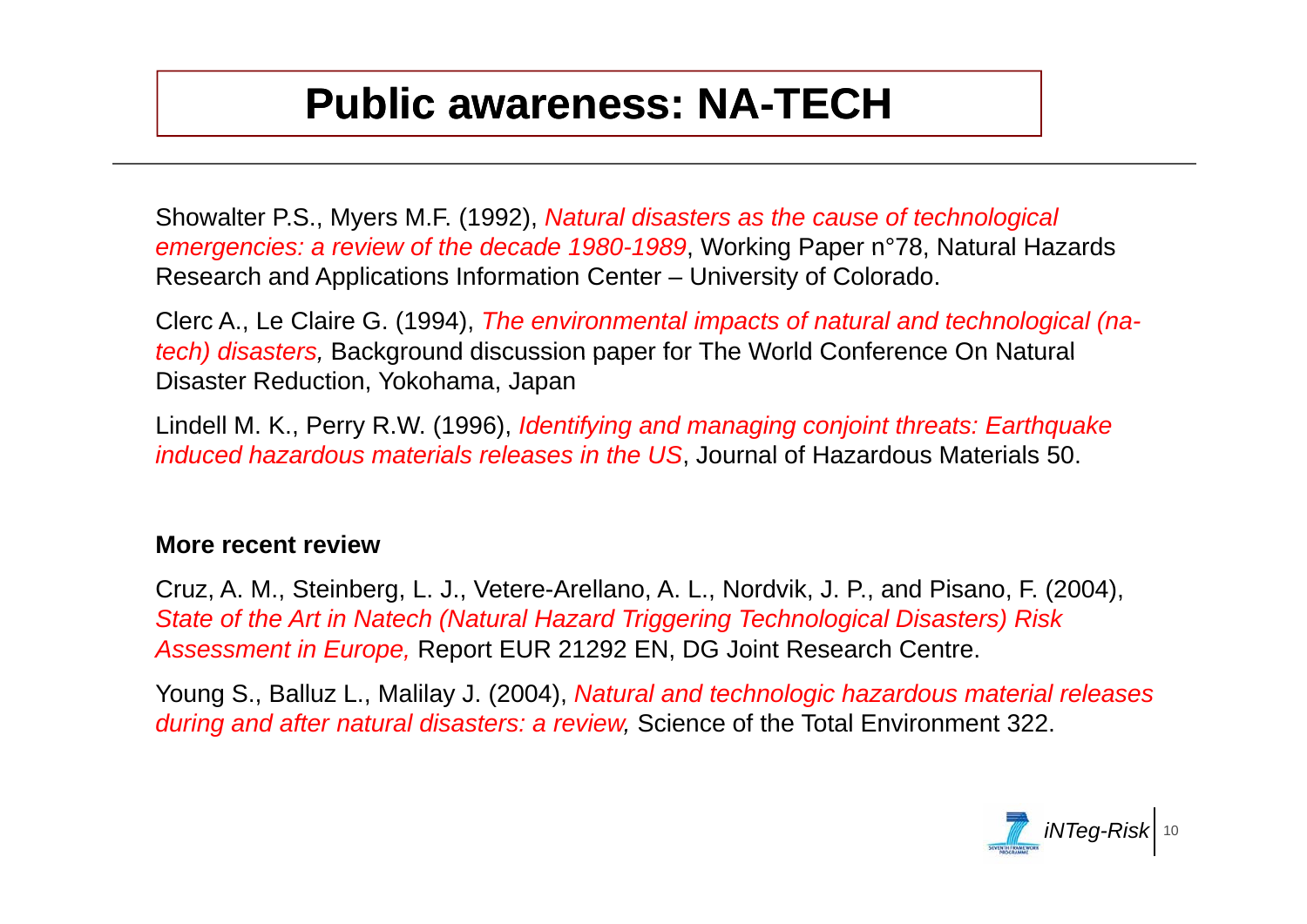# **NA-TECH as NEW RISK**

#### **NA-TECH RISKS ARE NEW RISKS WHICH HAVE TO BE:**

#### **1) DEFINED**

- **i. Environmental damage**
- **ii. Human damage**
- **iii. Economical Losses**
- **iv. Risk Acceptability Parameters**

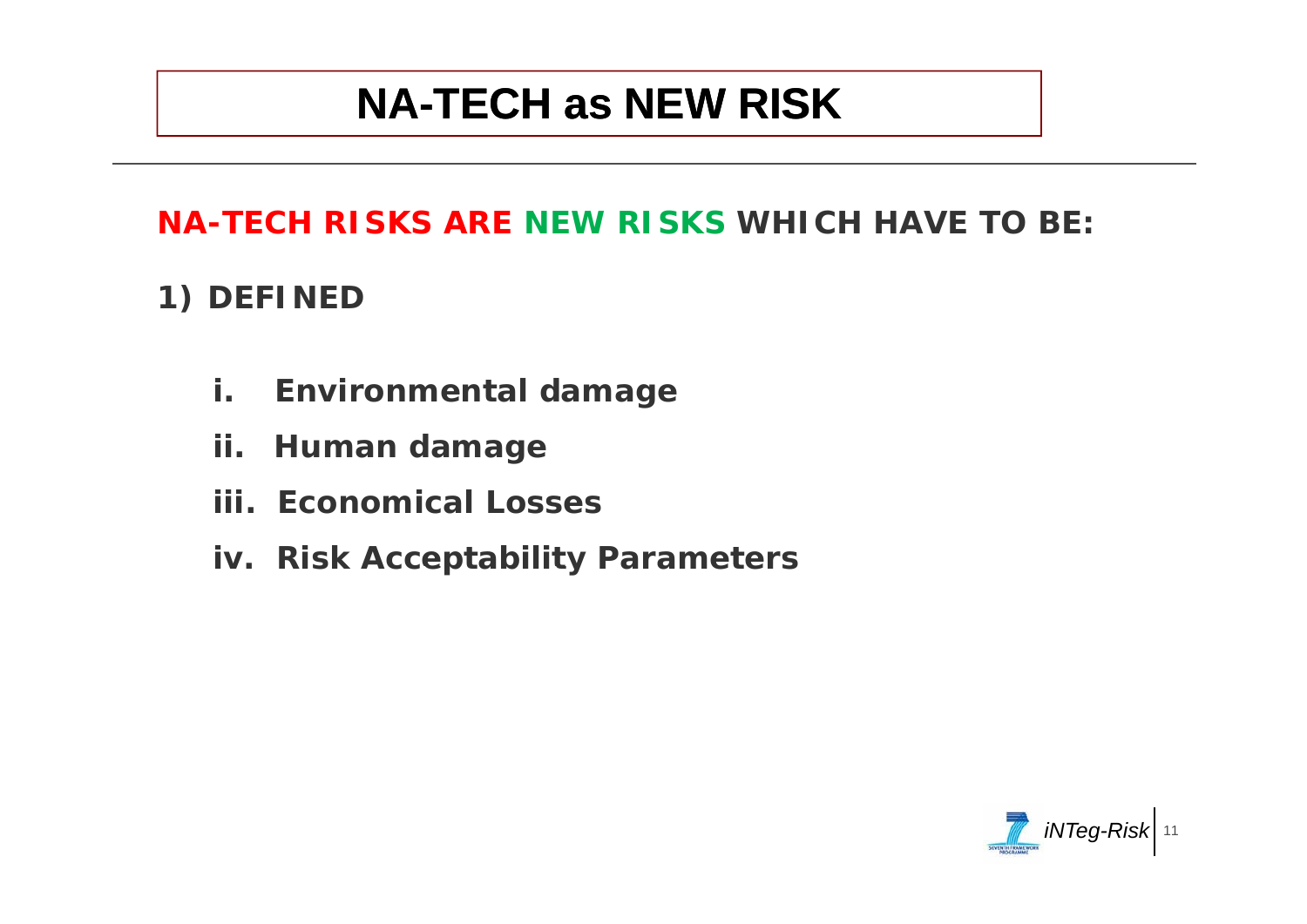# **NA-TECH as NEW RISK**

**NA-TECH RISKS ARE NEW RISKS WHICH HAVE TO BE:**

- **2) ASSESSED: NEW METHODOLOGIES**
	- 9 **Large-scale (often on the natural side)**
	- 9 **Intrinsically multi multi-disciplinary ( disciplinary (Prediction Prediction)**
- $\sqrt{2}$ **Mitigation system often un-practicable (Mitigation)**
- 9 **Overloading of emergency systems (Response)**

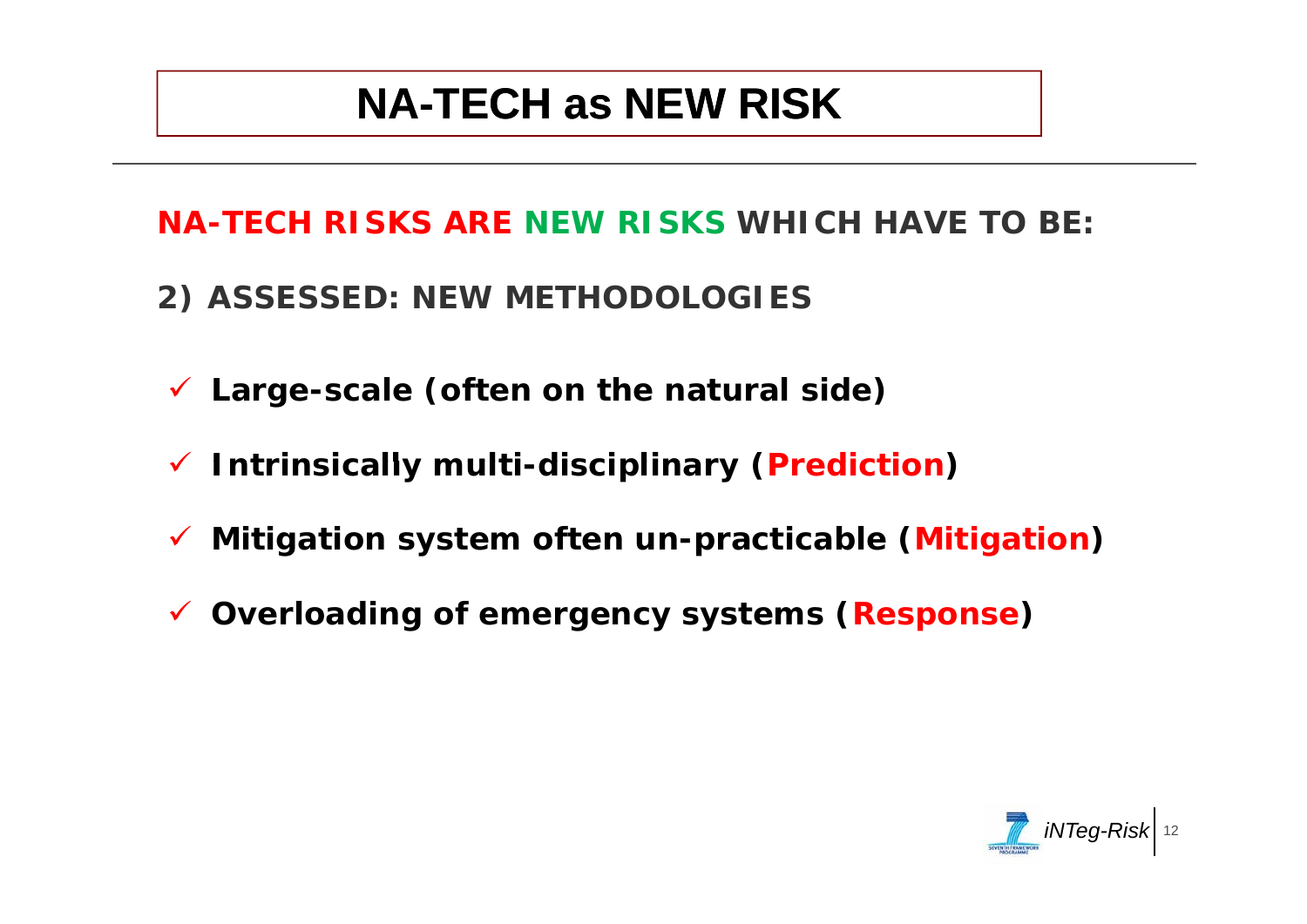# **NA-TECH as NEW RISK**

#### **PREVENTION**

- **i. Structural measures**
- **ii. Organisational measures**
- **iii. Na-Tech Early Warning Systems are now possible**

**(even for "fast" events (earthquake) :**

- 9 **sensor systems (network)**
- 9 **rapid elaboration of signals (e g for seismic wave) (e.g.**
- 9 **automatic** *safety interlock system*
- 9 **fast shut-off**
- 9 *hazmat* **transportation blockage**

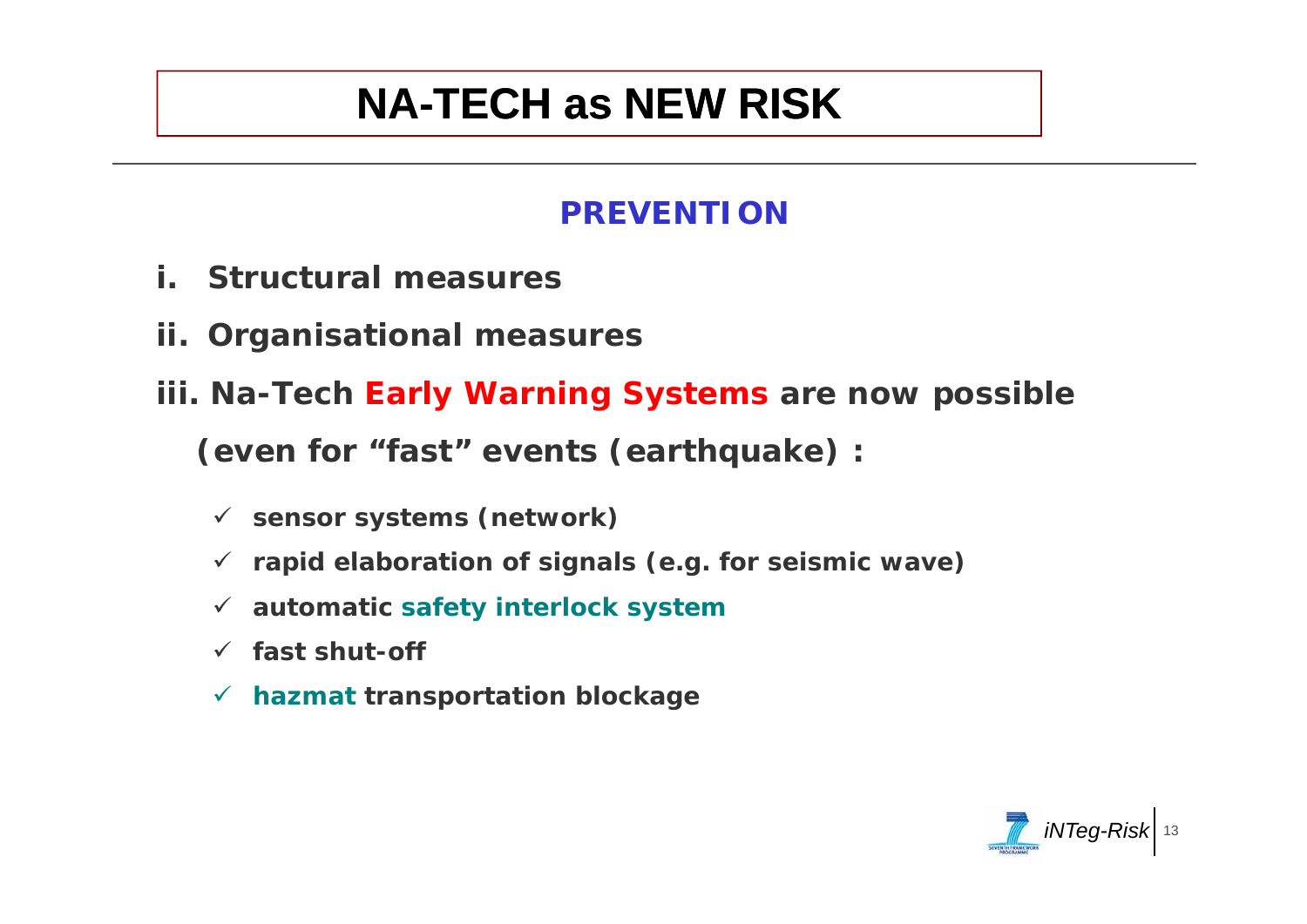# **NA-TECH: What to do! TECH:**

#### **Na-Tech risk assessment: developing new methodology**



**1) Hazard of Natural Event 2) Equipment Vulnerability to Natural Event 3) Mitigations system evaluation (Na-Tech damage)** 4) Na-Tech Acceptability criteria: new definition!!

*iNTeg-Risk* 14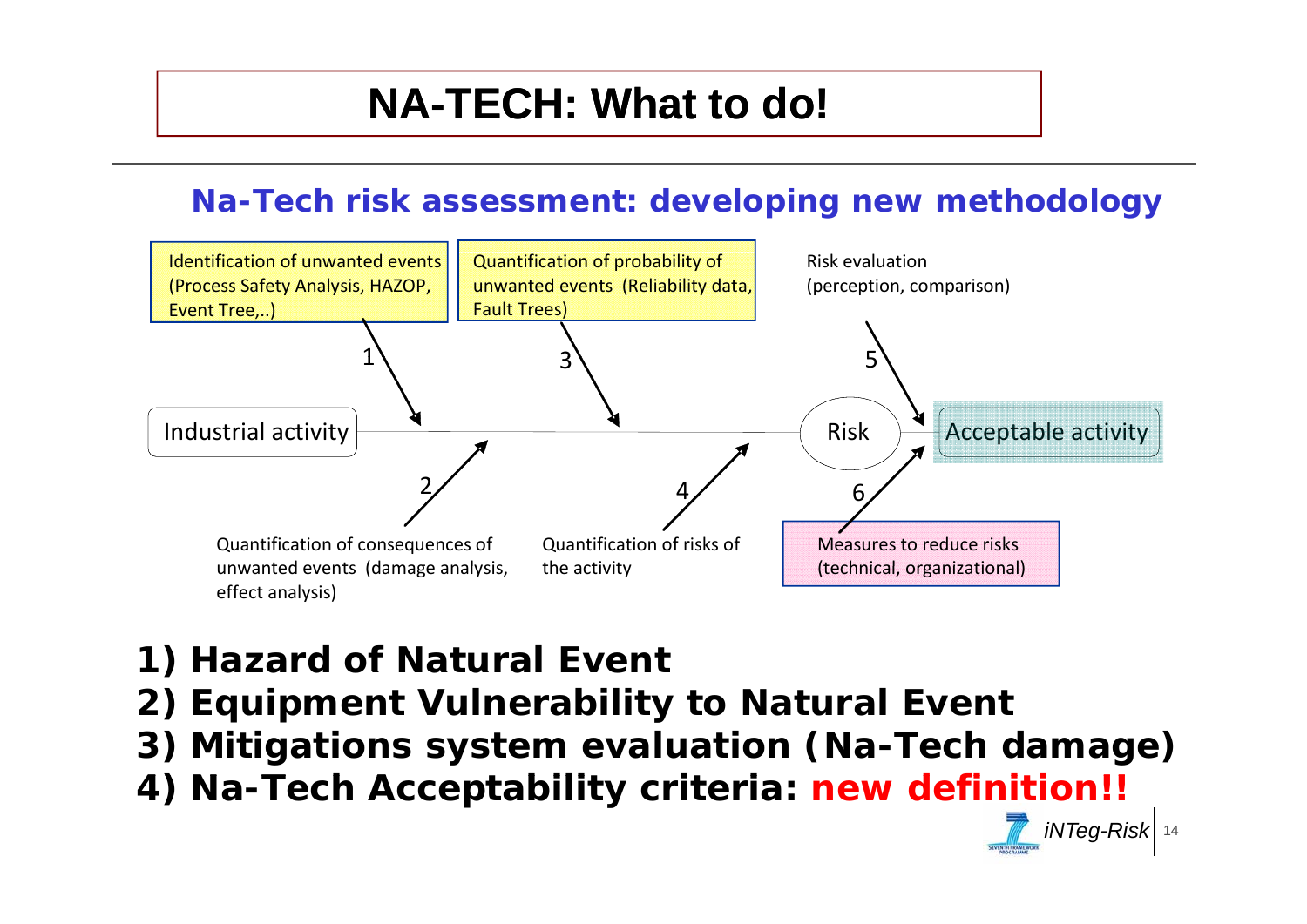# **NA-TECH: What to do! TECH:**

#### **SIMPLIFICATION IS NEEDED**

- $\bullet$ **Single or double degree-of-freedom definition of natural hazard**
- •**Threshold values for** *Na-Tech Hazard*
- $\bullet$  **Threshold values for** *Equipment Vulnerability* **in terms of structural damage (damage state)**
- $\bullet$ • Threshold values for *Equipment Vulnerability* in terms of <u>loss of</u> **containment (risk state)**
- $\bullet$ **Simple** *Acceptability Parameters* **for industrial installation or areas**